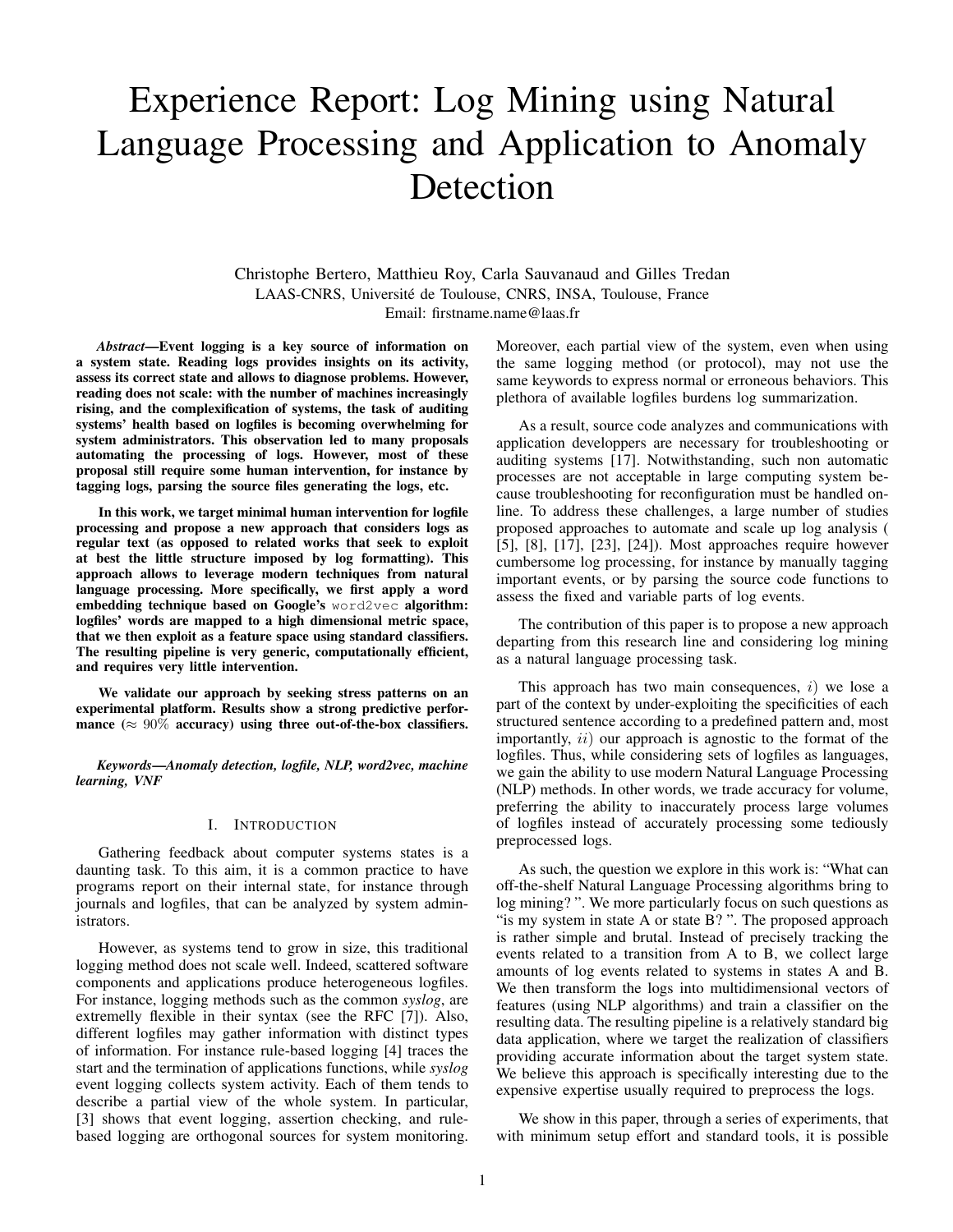to automatically extract relevant information about a system state. We more particularly use the word2vec algorithm of Google [16] for log mining, which is an algorithm for learning high-quality vector representations of words. It notably has been used for NLP in some previous works but not for the analysis of logfiles.

Through experiments, we illustrate the potential benefits of our approach, by providing answers to system administrators' questions when data is massively available. As an illustrative example, we focus on the detection of stress related anomalies over a broad range of configurations. More specifically, we deployed on a virtual cloud environment a virtual network function running a panel of three applications, namely a proxy, a router, and a database, to which we applied a large variety of stress patterns by means of fault injection (high CPU and memory consumption, high number of disk accesses, increase of network latency and network packet losses). We show that by simply analyzing the results of NLP processed logfiles, it is possible to detect stressed behaviors with  $\approx 90\%$  accuracy.

In the following, we first present in Section II the rationale of our log mining approach, and describe our use of fault injection for validation purposes in Section II. Then, in Section III we define our case study, the experimental platform on which we deployed it, and the implementation of our approcah on this platform. Section IV presents some promising experimental results. In Section V we discuss our results, and analyze their threats to validity. Section VI describes related works regarding NLP and log mining for detection purposes. Finally, we conclude this paper in section VII.

### II. APPROACH

#### *A. General approach overview*

The approach proposed as the contribution of this paper is presented in Figure 1.

Consider a set of logfiles related to a given system. Each of these logfiles contains a varying amount of lines, each line consisting of one application of the system reporting an event. Each log event (line) is a list of words.

As we consider logfiles as a natural language, we analyze these logfiles using Natural Language Processing tools. As such, we first remove all non alphanumeric characters (as required by word2vec) and replace them by spaces, namely sed 's/[ˆa-zA-Z0-9]/ /g'.

Secondly, we use word2vec from [16], a popular embedding tool employed by Google to process natural language. In a nutshell, word2vec produces a mapping from the set of words of a text corpus (a set of logfiles in our case) to an euclidean space say  $T$ . In the case of a 20-dimensions space  $T \text{ }\subset \mathbb{R}^{20}$ . Thus, each word of an event gets assigned coordinates in a vector space. The enjoyable property of word2vec is its ability to produce *meaningful* embeddings, where similar words end up close, whereas words that are not related to each other end up far away in the embedding space.

Once each word has been mapped to the embedding space T, we define the position of a log event as the barycenter of its words. Following a similar scheme, once all log events from a given logfile have been mapped to points, we define



Fig. 1: General approach overview. *Left:* Training. *Right:* Inference.

the position of this logfile as the barycenter of the position of its log events. Hence, at the end of the process, each logfile is mapped to a single point in  $T$ . This drastic compression has one major interest: it produces a compact and useful input to traditional classifiers. Assuming  $X$  represents the set of all possible logfiles, such mapping can be represented as a function:

$$
p: \mathcal{X} \to T
$$

$$
x \mapsto p(x).
$$

Now, assume that one has access to a large set  $X$  of observations (logfiles) on the system, corresponding to two states that we would like to characterize, say  $A$  and  $A$ . Let  $X|_A$  and  $X|_{\bar{A}}$  be the corresponding logfiles sets. By the above described process, every observation  $x \in X = X|_A \cup X|_{\bar{A}}$  can be assigned to a coordinate  $p(x) \in T$ .

In a third step, we train a classifier, named  $\hat{f}$  hereafter, on  $p(x|x \in X|_A)$ . A typical such classifier  $\hat{f}$  is an approximation of the ideal separation function:

$$
f: T \to [0, 1]
$$

$$
p(y) \mapsto \mathbb{P}(A|y).
$$

The training of a classifier requires an available set of labeled data. These labels may be for instance: normal and anomalous. In cases that labeled data is not available, one can generate them by monitoring a system while experiencing normal and anomalous behaviors. Since anomalous behaviors are undesired events and, as such, usually not frequent in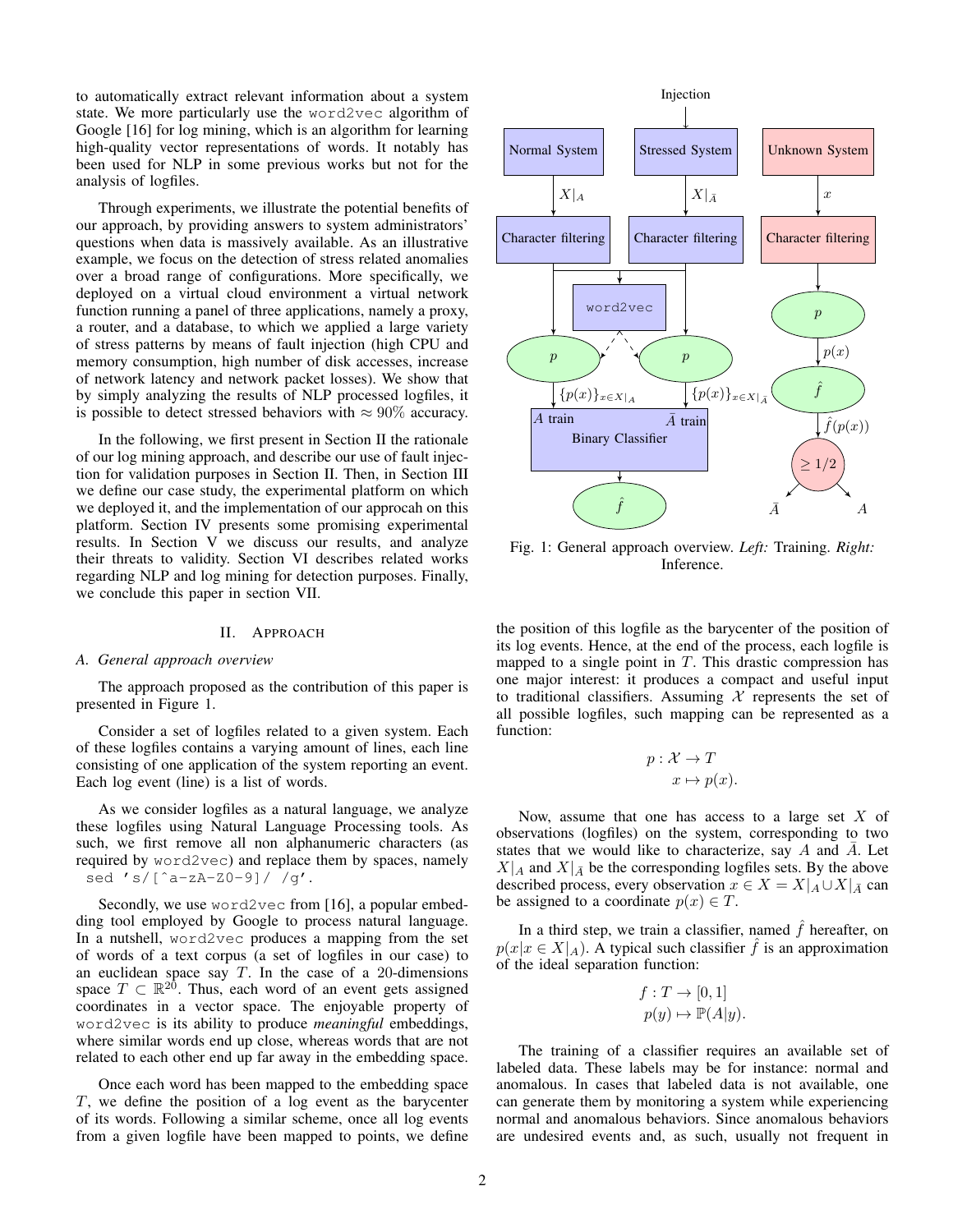recent systems, they need to be synthesized using techniques such as fault injection. In this paper, we generate sets of normal and anomalous behaviors in a controlled manner using fault injection techniques for all anomalous behaviors, as represented in Figure 1.

Once the training is finished, the resulting classifier is used to provide, given any new production logfile  $x$ , an inferred state (anomalous or not)  $\hat{f}(p(x))$  that we claim is a good approximation of the actual stress status of the system, i.e.,  $\mathbb{P}(A|x) \simeq f(p(x))$ . It is actually expressed as a probability and we need to set a limit over which a system is categorized as stressed, say  $1/2$  as in Figure 1. In the case x contains unencountered words, those are simply ignored.

# III. CASE STUDY AND EXPERIMENTAL PLATFORM

### *A. Case study*

We hereby present our case study on virtual network function (VNF) called Clearwater<sup>1</sup> as well as the workload generator used during our experiments to simulate actual users of this target system. This case study was used in our preivous work [19] for anomaly detection based on monitoring data.

It constitutes a meaningful case study in that it deploys several components of different roles (e.g., router, proxy and database). While we apply our approach with no specific configuration nor a priori knowledge of the implementations for each component, we consider that our approach has good chances to generalize to various case studies.

*1) Description:* The service is an open source VNF named Clearwater. It provides voice and video calls based on the Session Initiation Protocol (SIP), and messaging applications. Clearwater encompasses several software components and we particularly focus our work on Bono, Sprout, Homestead shown in Figure 2.

Bono is the SIP proxy implementing the Proxy-Call/Session Control Functions. It handles users' requests and routes them to Sprout. It also performs Network Address Translation traversal mechanisms.

Sprout is the IMS SIP router, receiving requests from Bono and routing them to the adequate endpoints. It implements some Serving-CSCF and Interrogating-CSCF functions and gets the required users profiles and authentication data from Homestead. Sprout can also call application servers and actually contains itself a multimedia telephony (MMTel) application server, whose data is stored in another Clearwater component not presented in this work (when calls are configured to use its services).

Homestead is a HTTP RESTful server. It either stores Home Subscriber Server (HSS) data in a Cassandra database and masters data (i.e., information about subscribed services and locations), or pulls data from another IMS compliant HSS.

Bono, Sprout, and Homestead work together to control the sessions initiated by users and handle the entire CSCF. Our case study encompasses these three components, each one being deployed on a dedicated virtual machine (VM) of our virtualized experimental platform (see Section III-B).



Fig. 2: Clearwater deployment.

*2) Workload:* IMS workloads can be emulated by means of the SIPp benchmark<sup>2</sup>. The benchmark contains a workload that can be configured with a number of calls per second to be sent to the IMS, and a scenario. The execution of a *scenario* corresponds to a call. A scenario is described in terms of SIP transactions in XML. A SIP transaction corresponds to a SIP message to be sent and an expected SIP response message. A call fails when a transaction fails. A transaction may fail for two reasons: either a message is not received within a fixed time window (i.e., the timeout), or an unexpected message is received. Unexpected messages are identified by the HTTP error codes 500 (Internal Server Error), 503 (Service Unavailable) and 403 (Forbidden).

The scenario run for our experimentations simulates a standard call between two users and encompasses the standard SIP REGISTER, INVITE, UPDATE, and BYE messages. The scenario is available online<sup>3</sup>. Timeouts are set to 10 sec as in similar experimental campaigns [2].

*3) Fault injection for training and validation:* Fault injection is used in our study for collecting logfiles representing both normal behaviors and stressed behaviors of a target system, in order to provide them as inputs for the training and validation of the classifiers. We emulate errors by means of injection tools that implement systems stressing. These tools were used in our previous work [19].

We call the orchestration of several executions of the target system in presence or not of error emulations an *experimental campaign*. In the following we present the errors that our injection tools emulate and describe the execution of an experimental campaign.

Error emulation. We emulate the following five types of errors, which we will be referring to as *CPU, memory, disk, network packet loss, and network latency* errors respectively:

- (1) high CPU consumption,
- (2) misuse of memory, i.e., increase of memory consumption,
- (3) abnormal number of disk accesses, i.e., large increase of disk I/O accesses and synchronizations,
- (4) network packet loss,
- (5) network latency increase.

CPU errors. Abnormal CPU consumptions may arise from programs encountering impossible termination conditions leading to infinite loops, busy waits or deadlocks of competing actions, which are common issues in multiprocessing and distributed systems.

<sup>2</sup>http://sipp.sourceforge.net/index.html

 $3$ https://homepages.laas.fr/csauvana/sipp\\_scenario/issre2016\\_sipp\\_ scenario.xml

<sup>1</sup>http://www.projectclearwater.org/about-clearwater/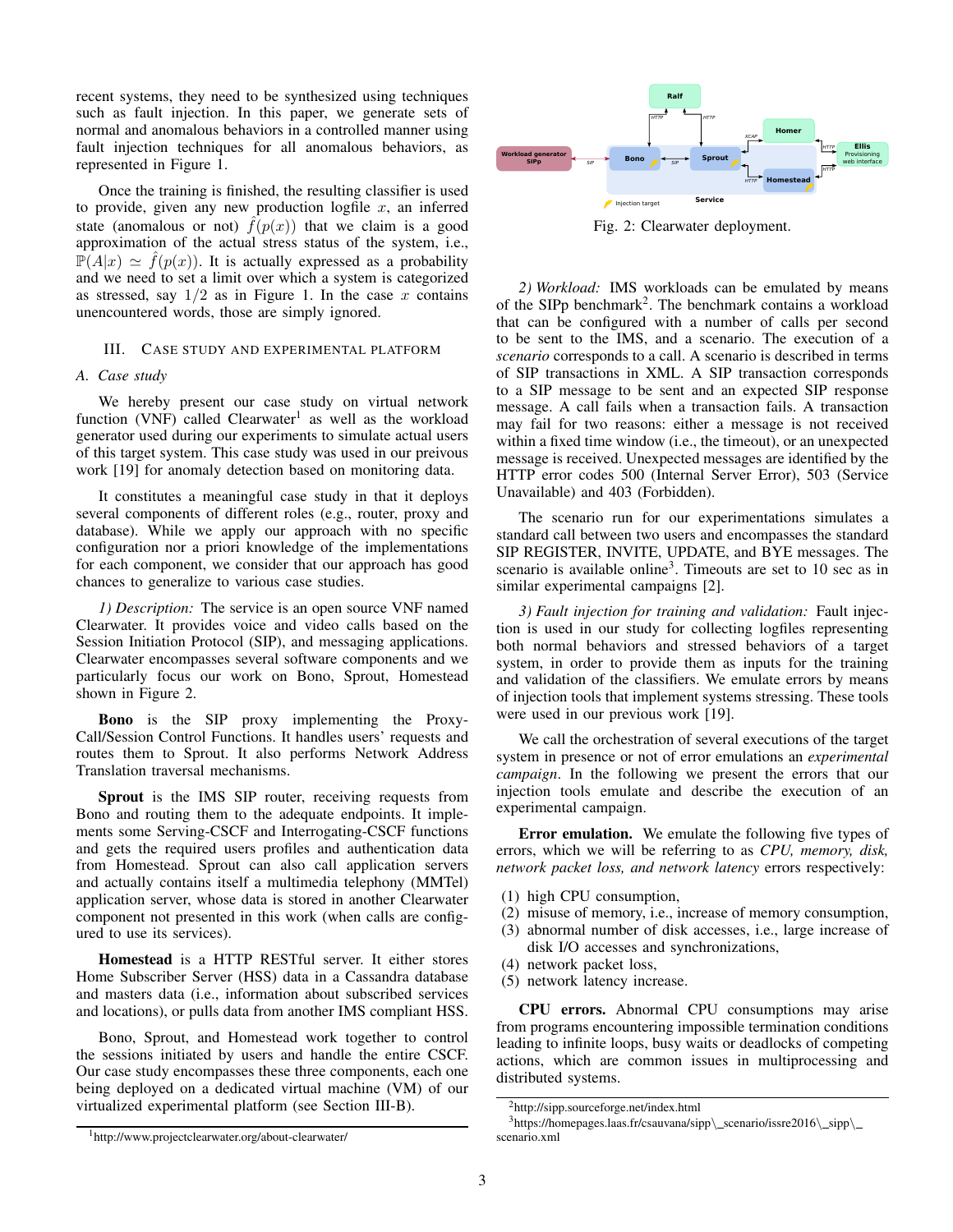Memory errors. Abnormal memory usages are common and happen when allocated chunks of memory are not freed after their use. Accumulations of unfreed memory may lead to memory shortage and system failures.

Disk errors. A high number of disk accesses, or an increase of disk accesses over a short period of time, emulate disks whose accesses often fail and lead to an increase in disk access retries. It may also result from a program stuck in an infinite loop of data writing.

Network packet loss and latency errors. Such errors may arise from network interfaces of the target system or from the network interconnection of the virtualized infrastructure hosting the system. We emulate packet losses and latency increases. Packet losses may arise from undersized buffers, wrong routing policies or even firewall misconfigurations. Latency errors may originate from queuing or processing delays of packets on gateways or at the target system level.

From the definition of these error types, an important experimental parameter is the injection intensity, i.e., the expected impact magnitude of the different injections from users points of view. In our study, we present results for the detection of errors with high intensities. In other terms, experimental campaigns perform injections that strongly affect the target system capability to answer users requests.

Table I presents the intensity levels that we calibrated for our Clearwater case study.

| Error type                                                             | Unit                                               | <b>Intensity level</b>      |
|------------------------------------------------------------------------|----------------------------------------------------|-----------------------------|
| <b>CPU</b><br>Memory<br>Disk<br>Network packet loss<br>Network latency | %<br>$\phi$<br>#process $\frac{\omega}{\%}$<br>ms. | 90<br>97<br>50<br>8.0<br>80 |

TABLE I: Injection intensity levels.

Regarding the memory, disk and CPU injections, the intensity values of errors are constrained by the capacity of the operating systems (OSs) on which are deployed the applications of our case study. In other words, the intensity levels correspond to the maximum resource consumption allowed by the OS before killing the execution of the injection agent.

Considering the remaining types of injections, the corresponding intensity levels is set so as to lead to around 99% of unsuccessfully answered requests when applied in at least one VM. The unsuccessfully answered requests rate can be known from the workload logfiles.

Experimental campaigns. The experimental campaign is conducted using a customizable main script that either launches normal or anomalous executions of the target system. The experimental campaign either launches normal or stressed executions of the target system. An execution, be it normal or anomalous, produces one logfile for each VM of our target system.

We define a campaign to run as many normal executions as the number of stressed executions. The selected number of stressed executions is configured to represent all combinations of different injections (i.e., the injection of each error type, in each VM).

When running an anomalous execution, the configured injection starts after  $t$  seconds from the target system boot time, where  $t$  is randomly selected in a preconfigured interval. This process adds randomization to the set of collected logfiles, a prerequisite for the generalization of our results.

Additionally, consecutive executions of a campaign are separated by the reboot of all VMs of the target system and the workload in order to be sure to restart from a clean and unpolluted state.

As a result, the parameters of an experimental campaign are as follows: i) target VMs listed in *l vm*, ii) error types listed in *l type*, iii) an injection duration set in *inject duration*, iv) a clean run duration set in *clean run duration*, v) an interval of values defining after which time an injection can start after a reboot set in *interval*.

Moreover, a campaign is executed as follows. Each error type is injected in a first VM, then in a second VM, etc. with reboots of the target system and the workload before each new execution. The stressed executions are orchestrated as explained in algorithm 1. Then the same number of normal executions are performed.

| Algorithm 1 Orchestration of stressed executions of the target |  |  |
|----------------------------------------------------------------|--|--|
| system in an experimental campaign                             |  |  |

| <b>Input:</b> 1 vm, 1 type,<br>clean_run_duration |                               | inject_duration,                            | interval,                             |
|---------------------------------------------------|-------------------------------|---------------------------------------------|---------------------------------------|
| start workload()                                  |                               |                                             | $\triangleright$ Clean run            |
| for vm in 1_vm do                                 |                               |                                             | $\triangleright$ Runs with injections |
| for err in 1 type do                              |                               |                                             |                                       |
| start_workload()                                  |                               |                                             |                                       |
|                                                   |                               | rand_time = $random\_int(interval)$         |                                       |
| <i>sleep</i> (rand_time)                          |                               |                                             |                                       |
|                                                   |                               | $inject = Injection(err, inject\_duration)$ |                                       |
|                                                   | $inject\_in\_vm$ (vm, inject) |                                             |                                       |
| stop_workload()                                   |                               |                                             |                                       |
| $reboot\_vms()$                                   |                               |                                             |                                       |
| end for                                           |                               |                                             |                                       |
| end for                                           |                               |                                             |                                       |

## *B. Experimental platform*

In the following, we first present the platform on which we run experiments. Then we describe the implementation required to carry out our experiments namely the injection agents, experimental campaign parameters, and the collection of logfiles.

*1) Platform:* We deployed our target system on a virtualized platform. The platform is composed of a cluster including two hypervisors and several VMs. Four VMs are deployed for our target system: one VM runs the workload and the other three respectively host the components Bono, Sprout and Homestead of Clearwater. The workload VM also has the means to control the experimental campaign launch. Two other VMs are respectively used to store logfiles collected from the target system and to analyze the stored logfiles. The deployment of the VMs is illustrated in Figure 3.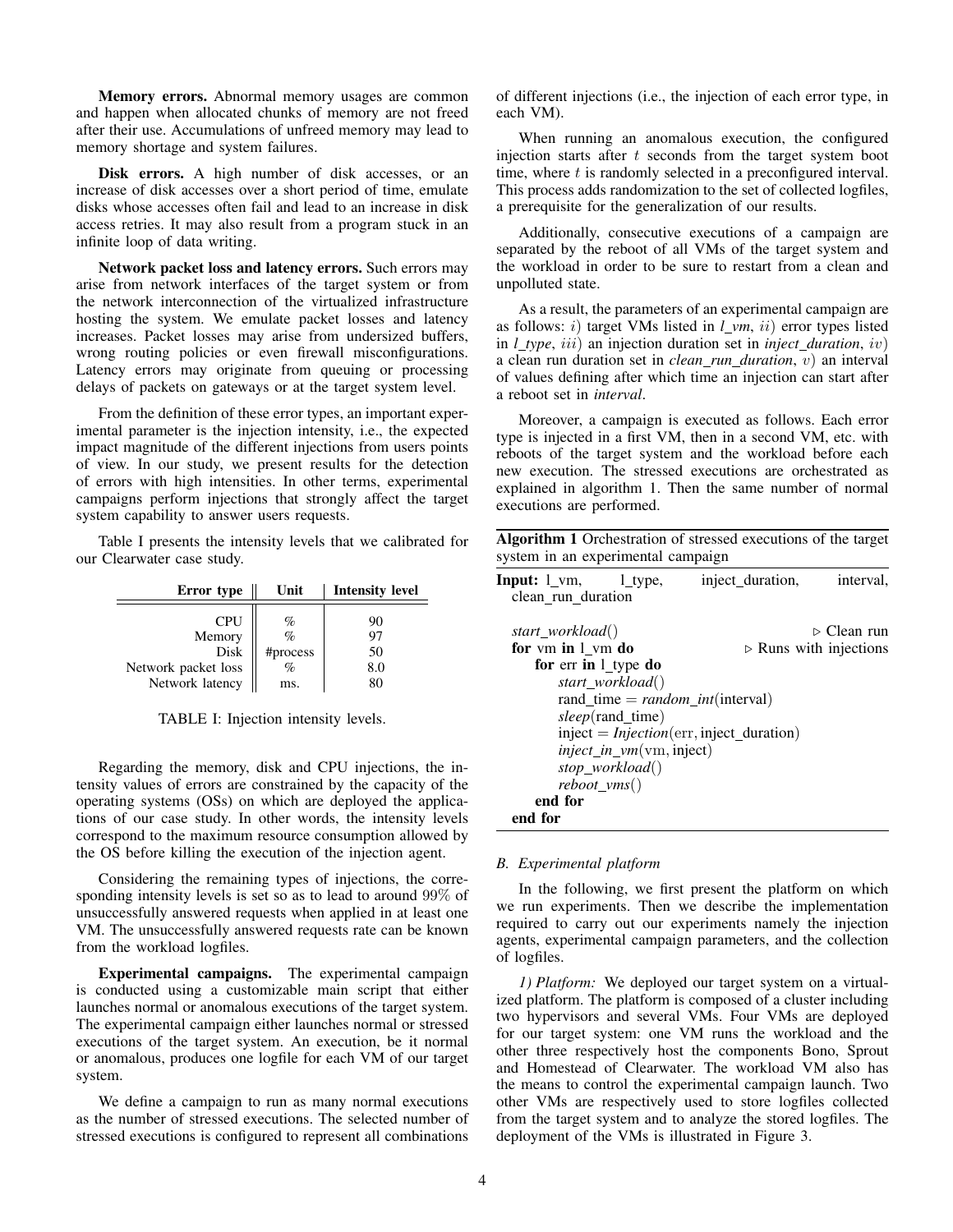

Fig. 3: Virtualized platform.

The platform is a VMware vSphere 5.1 private cloud composed of 2 servers Dell Inc. PowerEdge R620 with Intel Xeon CPU E5-2660 2.20 GHz and 64 GB memory. Each server has a VMFS storage. Each VM deployed for the target system implementation has 2 CPUs, a 10 GB memory, a 10 GB disk and runs the Ubuntu OS. VMs are connected through a 100 Mbps network.

*2) Fault injection:* Injections in the target system are carried out by injection agents installed in these VMs. There is one injection agent for each error type in each VM of a target system. Agents are run and stopped through an SSH connection orchestrated by the campaign main script. They emulate errors presented in Section III-A3 by means of a software implementation.

CPU and disk errors are emulated using the stress test tool stress-ng<sup>4</sup>. CPU injections run 2 processes (there are 2 cores in each VM) running all the stress methods listed in the tool documentation. The percentage of loading is set according to the intensity level of the injection.

Disk injections start several workers writing 50 Mo and 50 workers continuously calling the *sync* command, with an *ionice level* of 0. The number of writing workers is set according to the intensity level of the injection.

Memory injections are run by means of a python script reserving memory space while continuously checking whether the amount of memory space reserved by the script corresponds to the amount set by the intensity level of the injection.

Finally, we use the Linux kernel tools *iptables* and *tc* for the injection of network latencies on the POSROUTING chain, and *iptables* on the INPUT chain for the injection of packet losses. All network protocols are targeted.

*3) Experimental campaigns parameters:* An experimental campaign corresponds to the execution of a customizable main script that starts the workload of our target system, and either makes clean run of this target system or makes runs while performing injections in the target system VMs.

The parameters of the experimental campaigns we run are as follows. The injection duration is calibrated so as to affect several instances of workload executions (an execution lasts less than 1 sec). We calibrated the injection duration to be 10 min long in order to collect around 5000 lines of logfile for each clean run and injection. Also, we calibrated the clean run duration to be 30 min. Finally, we calibrated the start of injections to be randomly selected in the interval from 1 to 10 min. This interval allows the VMs to stabilize after a reboot.

```
Apr 18 06:44:37 cw-011 restund[1368]: stun
server ready
Apr 18 06:44:37 cw-011 bono[1284]: 2005 -
Description: Application started. @@Cause:
The application is starting. @@Effect:
Normal. @@Action: None.
Apr 18 06:45:01 cw-011 CRON[1521]:
(root) CMD (/usr/lib/sysstat/sadc 1 1
/var/log/sysstat/clearwater-sa'date +%d' >
/dev/null 2>&1)
```


Our experimental campaign parameters are summarized in Table II.

| Campaign parameters                                    |
|--------------------------------------------------------|
| • 1 vm = ${Bono, Sprout, Homested}$                    |
| • Lype = $\{CPU, memory, disk, latency, packet_loss\}$ |
| $\bullet$ injection_duration = 10 min                  |
| • clean run duration $= 10 \text{ min}$                |
| $\bullet$ interval = [1 : 10] min                      |
|                                                        |

# TABLE II: Injection campaign parameters of the four experimentations.

*4) Logfiles collection:* The logfiles that we use in this study are generated by the Linux-based Ubuntu OS using *syslog*, the standard tool for message logging. Events are logged with a predefined pattern containing in that order the date of the event issue, the hostname of the equipment delivering the event, the process delivering the event, a priority level, the id of the process delivering the event and finally the message containing free-formatted information. For instance, no performance metrics of the system are logged. A example of *syslog* events is provided in Figure 4.

Results of previous studies [3] show that *syslog* event logging is the more suitable method to use in this context, although a combination of the several methods increases the failure coverage. The syslog facility has the advantage to gather several applications events.

During experimental campaigns, logfiles are collected by means of agents (they are represented by orange squares in Figure 3) and stored in a database for later analysis.

## IV. RESULTS

In this section, we quantitatively study the effectiveness of the presented approach by presenting the analysis results over 660 logfiles. After briefly introducing the considered metrics, we will detail the obtained results.

The main research question we seek to answer is: *Using only syslog files as input, how accurately can our algorithm distinguish Stressed and non Stressed systems?* The secondary questions are  $i)$  how sensitive are the results to the parameters used to calibrate the models of our approach? and  $ii)$  what is the ability of our approach to issue quick decision on a system state?

<sup>4</sup>http://kernel.ubuntu.com/∼cking/stress-ng/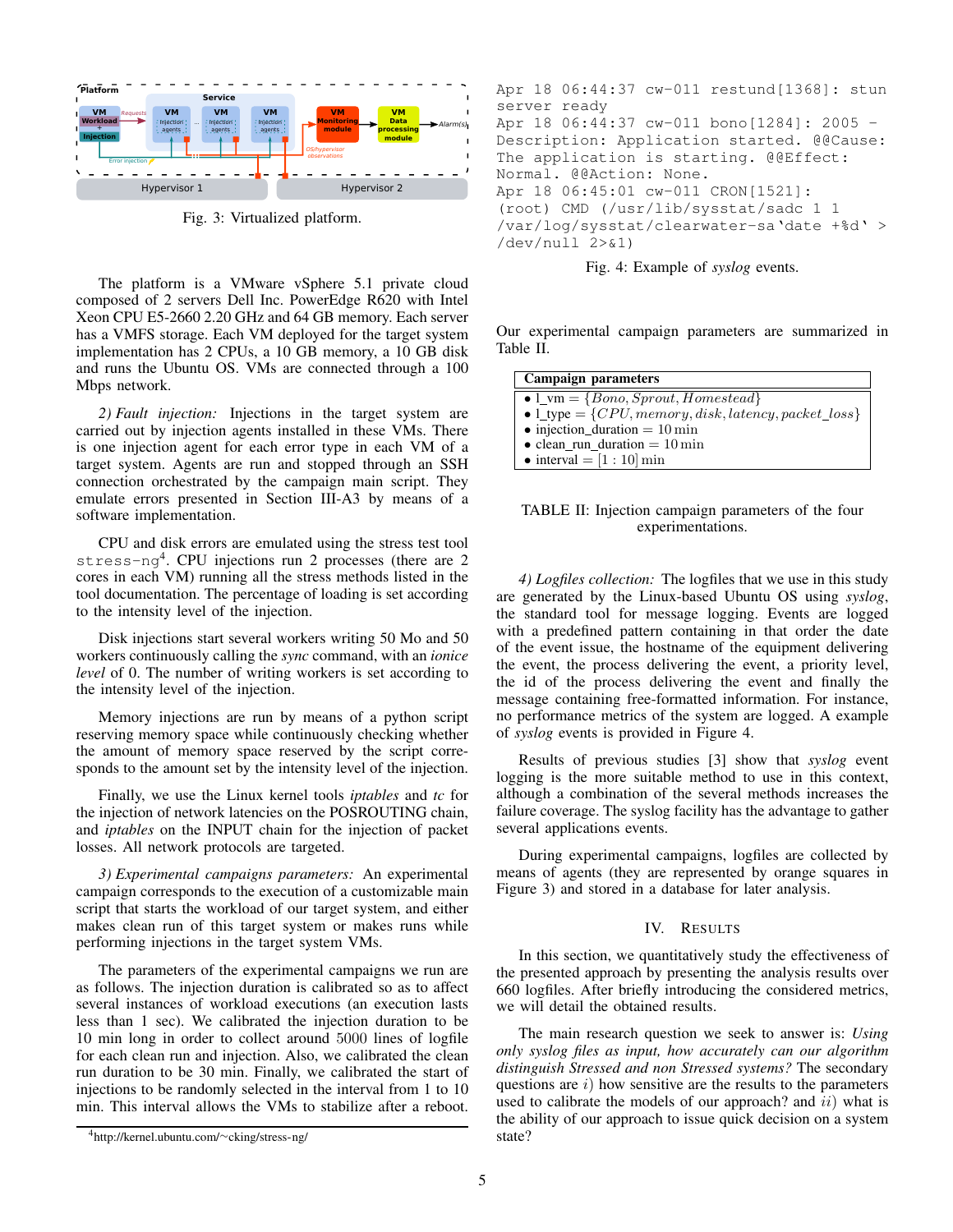#### *A. Materials and Metrics*

Using the testbed presented in Section III-B we generate a set of 660 logfiles that will constitute the basis of our models training. Exactly half of these (330) originate from normal unstressed system executions. The other half captures systems with injected faults. More precisely, we ran 22 replications for each of the 5 injection campaigns over each of the 3 target VMs of our case study, for a total of  $(22*3*5) = 330$  stressed logfiles.

Word2Vec training: To establish the word2vec training set, we use the concatenation of all 660 logfiles from which we removed all non alphanumeric characters.

word2vec, originally designed for NLP tasks, can be tuned with a number of different options. The most important parameter is the embedding space dimension  $dim(T)$ , its impact is detailed in Section IV-B2. The other parameters mostly allow to setup filters in order to optimize the computation. We deactivated all of them to keep the maximum amount of information available to the classifier. Finally, from the two methods proposed in the implementation of word2vec, namely skip-gram and cbow (defining whether the source context words should be predicted from target words or the opposite<sup>5</sup>), we chose cbow because of its simplicity, in order to provide an "as-simple-as-possible" solution.

Given the relatively small size of our text corpus (compared to all the English texts available on the web, namely word2vec's original usecase), and the well known efficiency of the word2vec implementation, the overall computation is tractable on a standard computer (see Section IV-B3). Therefore, the philosophy behind implementation choices is the following: keep it simple, and keep the maximum amount of information.

From word coordinates to logfile coordinates: The output of word2vec is a file containing the coordinates of the  $233k$  distinct words of our training corpus in  $T$ . To transform logfiles into coordinates in  $T$ , we explored two standard strategies:

bary In the barycenter approach, we first compute the position of each line of a logfile, defined as the average position of all the words it contains. Then, the position of the file is defined as the average of all its line:

$$
p(f) =_{\text{def}} 1/|f| \sum_{l \in f} 1/|l| \sum_{w \in l} p(w).
$$

tfidf Term frequency - inverse document frequency is a standard metric of information retrieval. Compared to the barycenter approach, words are weighted by their frequency in the document. That is, a frequent (common) word will proportionally have less weight than a rare word when computing the average position of a logfile. We relied on the scikit-learn<sup>6</sup> standard implementation of the function.

The output of this step is a matrix of  $660 \times dim(T)$  entries decorated with their corresponding target labels (stressed, unstressed system).

Classifiers: Binary classifiers are amongst the most common and understood classifiers in machine learning. We restricted our study to three simple and state of the art approaches: Naive Bayes, Random Forests and Neural Networks. We relied on the following scikit-learn library implementations: Random Forest Classifier, MLP Classifier, and Gaussian NB. All these algorithms belong to the class of supervised algorithms. In other words, they require labeled training data, although we could have used unsupervised approaches such as the ones tested in [8], i.e., Principal Components Analysis and Invariant mining.

Again, the philosophy of our approach is to refrain from fine tuning those implementations and to assess the global strategy as a hole. We therefore used the default parameters on all these algorithms.

Classifier Assessment: To assess the classification accuracy, we used the standard 10-fold validation approach. We first randomly divided the training set in 10 equal sized chunks. Each possible group of 9 chunks was used to train our classifier while the remaining chunk was used as a test.

Let  $\{X_i\}_{1 \leq i \leq 10}$  be a partitioning of X into 10 chunks. Let  $X_j$  be the tested chunk, and let  $T_j$  (resp.  $F_j$ ) be the subset of stressed (resp. unstressed) logs of  $X_j$ . The set of true positives  $TP_j$  for  $X_j$  is defined as:

$$
TP_j = \{x \in X_j \text{ s.t. } \hat{f}_j(x) \ge 1/2 \land x \in T_j\}.
$$

Logs that belong to stressed machines and to which the classifier  $f_j$  (trained using  $\cup_{i\neq j}X_i$ ) assigned a probability greater than  $1/2$  of being stressed are true positives for  $X_j$ . Similarly, the set of false positives  $FP_j$  for  $X_j$  (logs belonging to unstressed machines but detected as more likely stressed) is defined as:

$$
FP_j = \{x \in X_j \text{ s.t. } \hat{f}_j(x) \ge 1/2 \land x \in F_j\}.
$$

Notice that the true negative and false negative sets are symmetrically defined.

To get a closer look at  $\hat{f}_j$ , one can use Receiver Operating Characteristics (ROC). That is, let  $s \in [0,1]$  be a "safety level" one wants to apply to  $\hat{f}$ -based decisions. Let  $X_j^s = \{x \in X_j, \hat{f}_j(x) \geq s\}$  be the subset of  $X_j$  containing only the logs detected as stressed with probability at least s. For each value of s, it is thus possible to define a true positive rate  $TPR_s = |X_j^s \cap T_j|/|T_j|$  and a false positive rate  $FPR_s = |X_j^s \cap F_j|/|F_j|$ . The graphical representation of the obtained  $\{\overline{FPR_s}, \overline{TPR_s}\}$  couples provides a precise visual description of  $\hat{f}$ 's performance, as in Figure 5 that will be presented shortly hereafter.

#### *B. Results analysis*

In the following, after exploring the detailed results obtained using a typical trained classifier, we study the impact of the embedding host space dimension. We then study the runtime overhead of our approach.

*1) Accuracy:* Figure 5 presents the ROCs obtained on a typical configuration. More precisely, in this setup, we used  $dim(T) = 20$  and explored various aggregation/classifier configurations. The results are very good, with Neural Network

<sup>5</sup>See one implementation explaination https://www.tensorflow.org/tutorials/ word2vec. Last read on 13/08/2017.

<sup>6</sup>http://scikit-learn.org/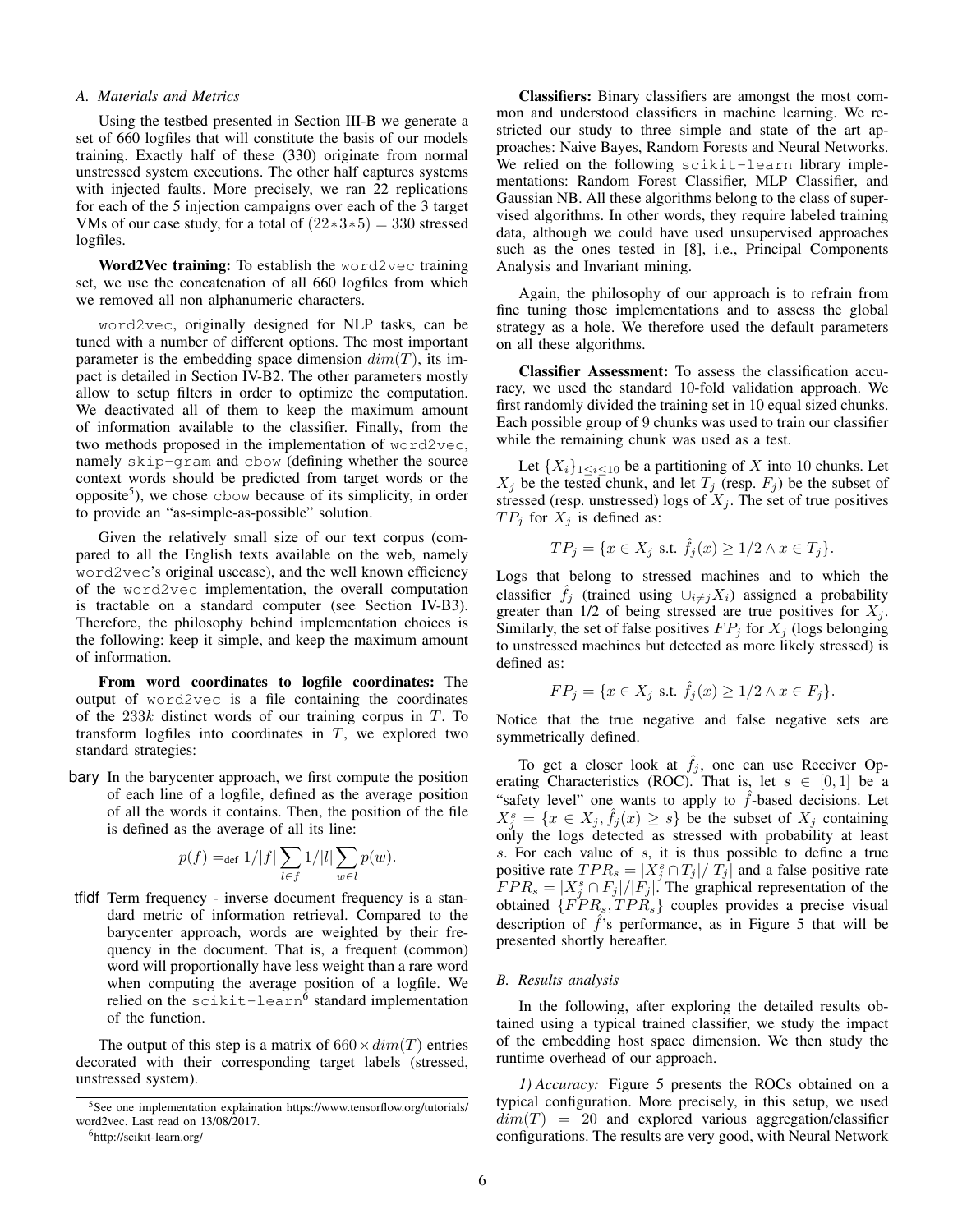

Fig. 5: Receiver Operating Characteristic of 3 classifiers, for  $dim(T) = 20$ . This plot shows the True Positive Rate of every classifier as a function of the False Positive Rate of the same classifier.

and Random Forest exhibiting a strong classification accuracy  $(> 95\%$  AUC). The aggregation technique (i.e., based on tfidf or barycenter) has little impact. Naive Bayes performs considerably better than random (77% and 81% AUC for tf-idf and barycenter resp.), but is visibly less precise than the other two classifiers. These very good results confirm the soundness of the approach.

One can have a more detailed look at the origin of misclassifications. Table III exhibits the confusion matrix of Neural Network (using barycenter and  $dim(T) = 20$ ). Although around 90% of the targets get correctly categorized, one can see that the errors are slightly leaning towards false positives (that is, an unstressed system is wrongfully categorized as stressed). Although this is not the purpose of this study, it is possible to exploit this imbalance for an overall better classification accuracy (for instance by raising a 1/2 limit over which a system is categorized as stressed). The stress patterns are not very homogeneously detected, with Latency stress being 7 times more efficiently detected than CPU stress. However, because of the accuracy of the considered classifier, these results only concern a small number of events, and therefore have a low statistical power. Table IV presents the misclassified entries by application: all three applications (namely Bono, Sprout and Homestead) yield to similar classification accuracy.

TABLE III: Confusion matrix for the Neural Network classifier, using  $dim(T) = 20$ , and barycenter: detailed by stress type

| Stress Type | Detected As Stressed (True) | Detected as Unstressed (False) |
|-------------|-----------------------------|--------------------------------|
| No Stress   | 0.115                       | 0.885                          |
| Packet loss | 0.939                       | 0.061                          |
| Latency     | 0.985                       | 0.015                          |
| Memory      | 0.939                       | 0.061                          |
| Disk        | 0.970                       | 0.030                          |
| <b>CPU</b>  | 0.893                       | 0.106                          |



Fig. 6: Area Under the ROC Curves (AUC) capturing the performance of our classifiers, as a function of the number of dimensions of the embedding space

TABLE IV: Confusion matrix for the Neural Network classifier, using  $dim(T) = 20$ , and barycenter: detailed by application

| Target Machine              | Requests          | Number of misclassifications | Success Rate $(\%)$  |
|-----------------------------|-------------------|------------------------------|----------------------|
| Bono<br>Sprout<br>Homestead | 220<br>220<br>220 | 19<br>20                     | 91.4<br>92.3<br>90.9 |

*2) Parameters sensitivity:* We here focus on two choices of importance: the dimension of the embedding space  $\dim(T)$ , and the classifier algorithm. To compare our classifiers, we use the Area Under Curve (AUC) measure. In a nutshell, it measures the area under the ROC of a classifier. That is, an AUC of 1 denotes a perfect classification, while an AUC of 0 denotes a worse than random prediction. It is also commonly presented, given a random positive (stressed) and random negative (unstressed) example, as the probability for the classifier to rank the negative example below (that is, less stressed) the positive example. The ROC AUC is know to well summarizes ROC curves [1].

Figure 6 provides the AUC measures for our 3 considered classifiers for various embedding space dimensions. As expected, increasing the number of dimensions increases the classification accuracy: more information helps. This increase is however very limited: apart from Neural Network, where increasing dimensions from 5 to 20 has a visible impact, classifier accuracies all stay stable for  $dim(T) > 20$ . This is good news, as such parameter can be hard to tune a priori.

More generally, this figure confirms the previous observations: classification is very accurate, especially using Neural Network and Random Forest, with AUCs consistently scoring above 0.95.

*3) Timing performance:* When selecting a classifier, the expected classification accuracy is the most important criteria. However, in operational contexts, another crucial criteria is the computational complexity of both training and prediction.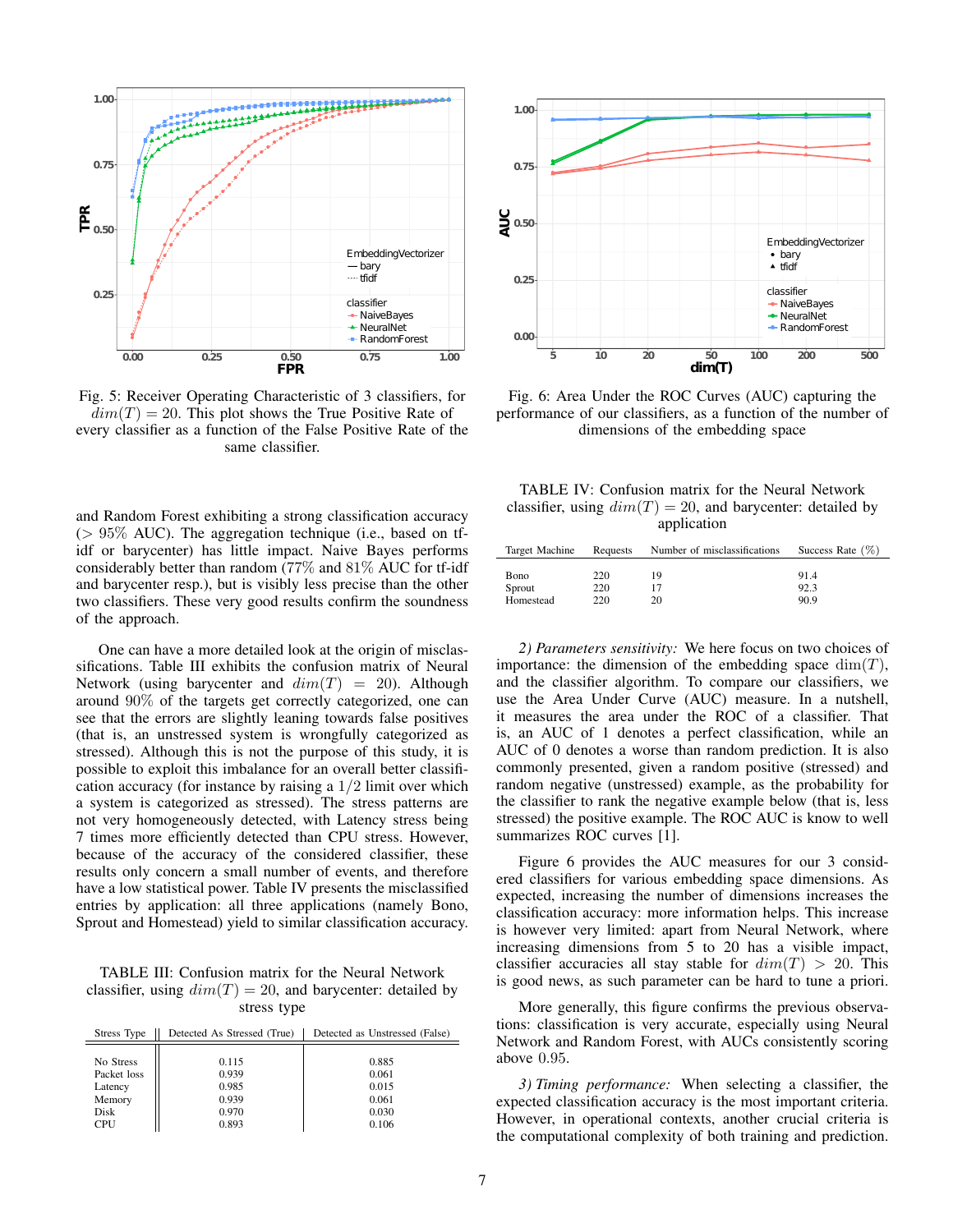

Fig. 7: Training wall time of the classifiers on 660 instances, for varying embedding space dimensions. Notice the log-log scale.

To provide some insights, we recorded wall clock times of the training of machine learning models (Figure 7) and of individual prediction of these models (Figure 8) operations. Those were performed on classical Macbook Pro with 16 GB of RAM and a quad-core Intel i7.

Interestingly, these figures provide a new perspective on our classifiers. Results confirm the reputation of each of those models: Naive Bayes is very simple, it is quickly trained and provides fast answers. Neural Network is a considerably more complex model whose training requires significantly more time. However, once trained it is able to answer reasonably fast. Contrariwise, Random Forest is quickly trained but requires considerably more time to issue predictions. Issuing a prediction requires on average 66ms (resp. 5ms and 11ms) for Random Forest (resp. Naive Bayes and Neural Network).

Not surprisingly, increasing  $dim(T)$  comes with a computational cost (as it increases the number of features on which each model is trained), but since Section IV-B1 shows that  $dim(T) = 20$  is already sufficient to obtain accurate results, we conclude that this approach is computationally tractable. The most prominent decision is the choice of the classifier: although the simplest possible classifier (Naive Bayes) provides cheap and reasonable answers, more efficient classifiers like Random Forest or Neural Network will cost a bit more, either at training time, or at prediction time.

To conclude, this results section explored the performance of three state of the art classifiers exploiting the log positions. These classifiers exhibit a strong performance for a reasonable cost. The most important parameter, the dimension of the host space  $dim(T)$ , is not very sensitive: values ranging from 20 to 200 will roughly deliver the same performance. Although many parameters could be precisely tuned to optimize the classifiers, we believe these good results obtained using mostly default values of COTS tools already validate the soundness of our approach. More precisely, these show the extremely powerful effect of the word2vec embedding applied to logs: it allows to summarize each logfile to a single point in  $T$  while



Fig. 8: Time taken for a trained model to issue one prediction. Notice the log-lin scale.

keeping enough information to allow an efficient classification.

#### V. DISCUSSION

Our approach leaves one common question of all machine learning approaches intact: how general are the learned models? In other words, are the classifiers built in this context able to provide accurate answers in different contexts, application environments, under different injection campaigns? Although this question is definitely of interest, we argue its scope goes well beyond this paper. Philosophically, this study shows that it is easy to train efficient classifiers. But informally, a classifier is only as good as its training data. The availability of labelled training data can clearly limit the applicability of our approach. The advantage of fault injection if to gather relevant labeled datasets in a short time period. Although it enables to evaluate our approach in a straghforward manner this implemention can be cumbersome. However, while we rely on fault injection to gather datasets, other sources exist : user-based feedback, crowed sourced datasets, and crash reports of large scale deployments.

In our previous work [19] we analyzed monitoring counters such as CPU consumption or number of disk accesses for anomaly detection. Results from counter-based detection showed a good predictive performance that is yet not fully aligned with the results of this study. For instance, latency errors were significantly harder to detect. In this study, we show that by solely mining *syslog* files we could detect anomalies with high accuracy for all types of anomalies. Consequenlty, we believe our approach is largely promising. As for future work, we plan to study an hybrid approach leveraging both logging and counter-based data in order to further evaluate their potential complementarity. what type of logs enhance or weaken the efficiency of our approach.

Finally, results presented in this paper show that our approach detects with the same accuracy the stresses injected in either type of application of our case study (i.e., proxy, router and database). In other words, the analysis of system related logs such as syslog is an efficient way to summarize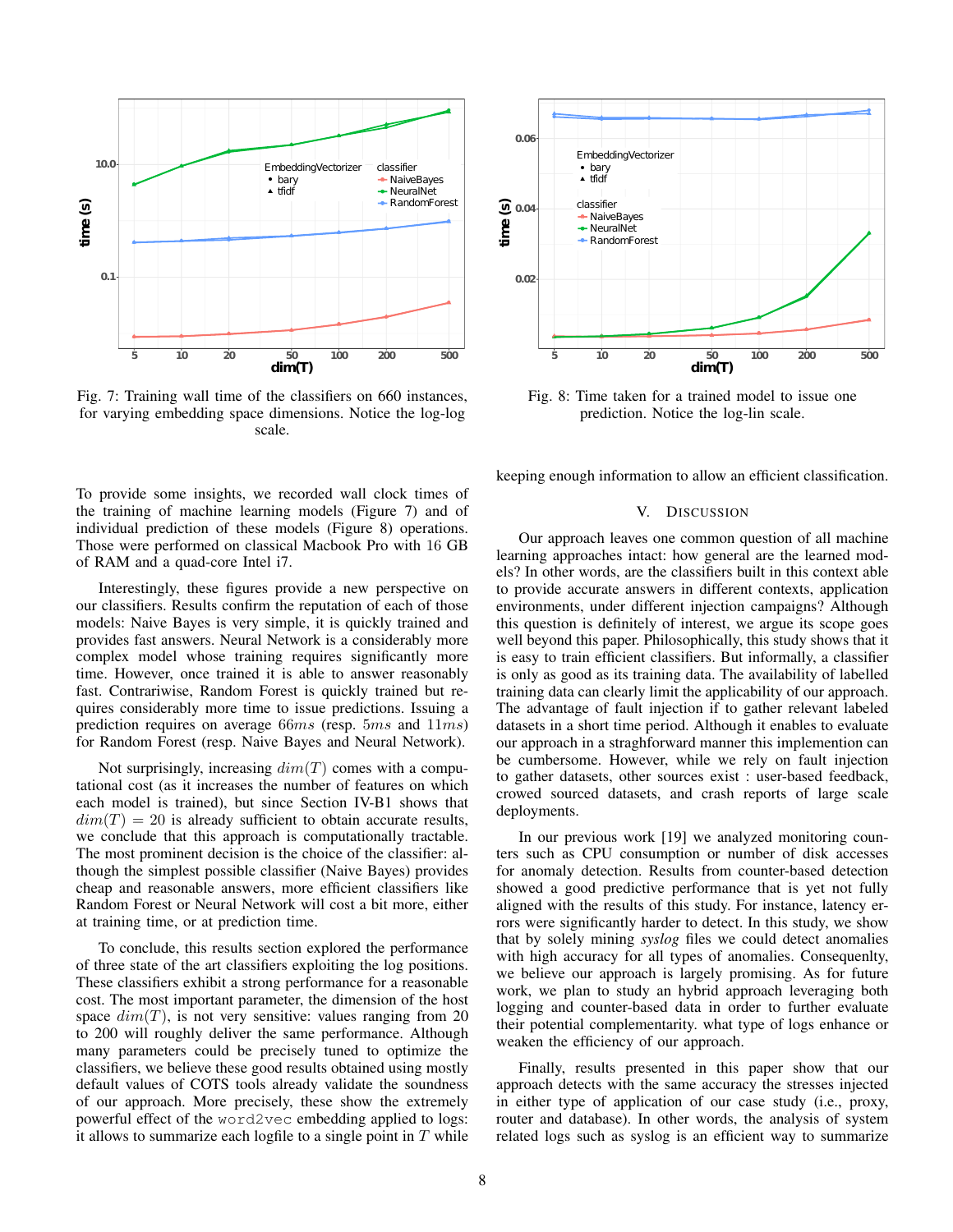application behaviors for stress detection with no regard to the type of application. We believe however that syslog events are not enough to derive application dataflows that may allow to detect other types of anomalies or more importantly for administrators, to diagnose the origin of an anomaly. Consequently, we need to explore in future work other types of logs, notably the ones generated by our case study application.

## VI. RELATED WORK

In this study, we use a word2vec-based method for log mining with a validation-purposed application of detecting stressed behaviors in computing systems. word2vec is a method for learning high-quality vector representations of words. It has been used for NLP in some previous works but not for the analysis of logfiles. In comparison, our previous work [19] focuses on anomaly detection based on monitoring data collected by means of a specific software agent, deployed beforehand on target machines, and providing numerical metrics on the system behavior. Here we exploit the default system-produced textual logs to predict stress. Beside the deep technical differences, our approach allows different usecases, like post-mortem analysis of the behavior of the several processes being executed in the targeted systems.

Consequently, in the following we present separately several works related to NLP and other works related to logfiles analysis for detection purposes.

NLP applications. In the literature, most of the NLP algorithms are used for document processing [26] to isolate references of a given subject in a document and detect the sentiments of the writer, or to exploit tweets [11] to detect cyber-attacks such as distributed denial of service.

To the best of our knowledge, relatively few works exploit NLP for a different purpose than document analysis. We provide here a quick summary of these non-traditional uses of NLP. In [15], the authors use a NLP technique called Latent Semantic Indexing to identify source code documents that match a user query expressed in natural language. They use the same technique in [14] to detect similar piece of code (i.e., duplicated functions) in software systems code. In addition, Latent Dirichlet Allocations are used for a similar purpose in [20]. NLP is also applied on network packet payloads for network intrusion detection in [18]. In [10], customers accesses to businesses URLs are analyzed using a word2vec-based method to propose better services to customers. Finally, NLP is also used to detect design and requirement debts [13] from comments of ten open source projects.

Log mining for detection purposes. Although some works propose new methods to generate relevant log events as in [4], logfiles still gather a wide range of events and evaluating their information in the execution context or weighting their gravity is still intricate. For instance, the authors of [17] analyze a wide range of logs with engineers and compare events signaling failures to the engineers feedback on actual failures. It turns out that the number of actual failures is lower than the failures reported by logs. Also they point out that syslog message severity level is of "dubious value", and that it is essential to take into account the operational context during which log events are collected. Nevertheless, logfiles analysis for anomaly (e.g., crash, fault, OS stressing...) detection in computing systems has been widely studied and it is still an active research field, in particular when considering the ever more complex recent computing systems.

Execution traces of streaming applications are analyzed in [9] in order to detect anomalies. The authors analyze traces by means of the merging pattern mining method applied on patterns of events (i.e., lines of traces). Then they build a graph representing the dataflow between the different computing units of the application. Likewise, in [21] the authors analyze the temporality of execution traces in order to derive system states from their estimated control flows. The authors of [25] also work on the ordered nature of logfiles. They exploit time series potentially hidden behind logs events for failure symptoms detection. They use a probabilistic modeling using a mixture of Hidden Markov Models (HMM) to represent different time windows (i.e., sessions) of logs event. They propose a new method for the learning of the HMM mixture working online.

Automatic techniques based on machine learning or statistics algorithms have been widely used for this matter, as in [6] where the authors propose a new approach for disk failure prediction. More precisely, they analyze by means of a Support Vector Machine (SVM) model, sequences of syslog events based on syslog tag numbers sequences or key strings in events. In [22], the author proposes a new algorithm for the clustering of log events and implements a tool based on it named SLCT. Logfiles parsing is exploited in [24]. The parsing uses log patterns identified from a static analysis of source code. Then, two types of features are computed from the entire available logfiles, and they are fed to the PCA-based anomaly detection algorithm for an offline detection. A log extractor for anomaly detection is studied in [12]. The extractor uses log clustering based on the Levenshtein editing distance to evaluate the similarities amongst log events strings (i.e., two strings are close together if there is a minimal number of actions to change the first string into the other). Templates are then extracted from log clusters. Finally, a sequence of log events matching patterns is created and feed to a machine learning algorithm. The Naive Bayes, and Recurrent Neural Networks are evaluated.

## VII. CONCLUSIONS AND FUTURE WORK

In this paper, we tackled the problem of anomaly detection by mining logs produced by running systems. Differently to previous studies, we develop a *linguistic* approach by considering logs as regular plain text documents. This enables to exploit recent NLP techniques to extract information from the grammatical structure and context of log events. Logfiles are represented as a set of features that can be processed by standard machine learning algorithms. As such this approach shifts the burden of log preprocessing toward the collection of representative datasets. It is a good trade when data is massively available like in recent distributed systems.

Our experimental campaigns on different components of a VNF rely on fault injection to synthetize anomalous behaviors and collect relevant datasets on demand. We more particularly focus on the case of stress detection and show that strong predictors ( $\approx 90\%$  accuracy) are easily trained with no human intervention in the loop. Even though we focus on stress